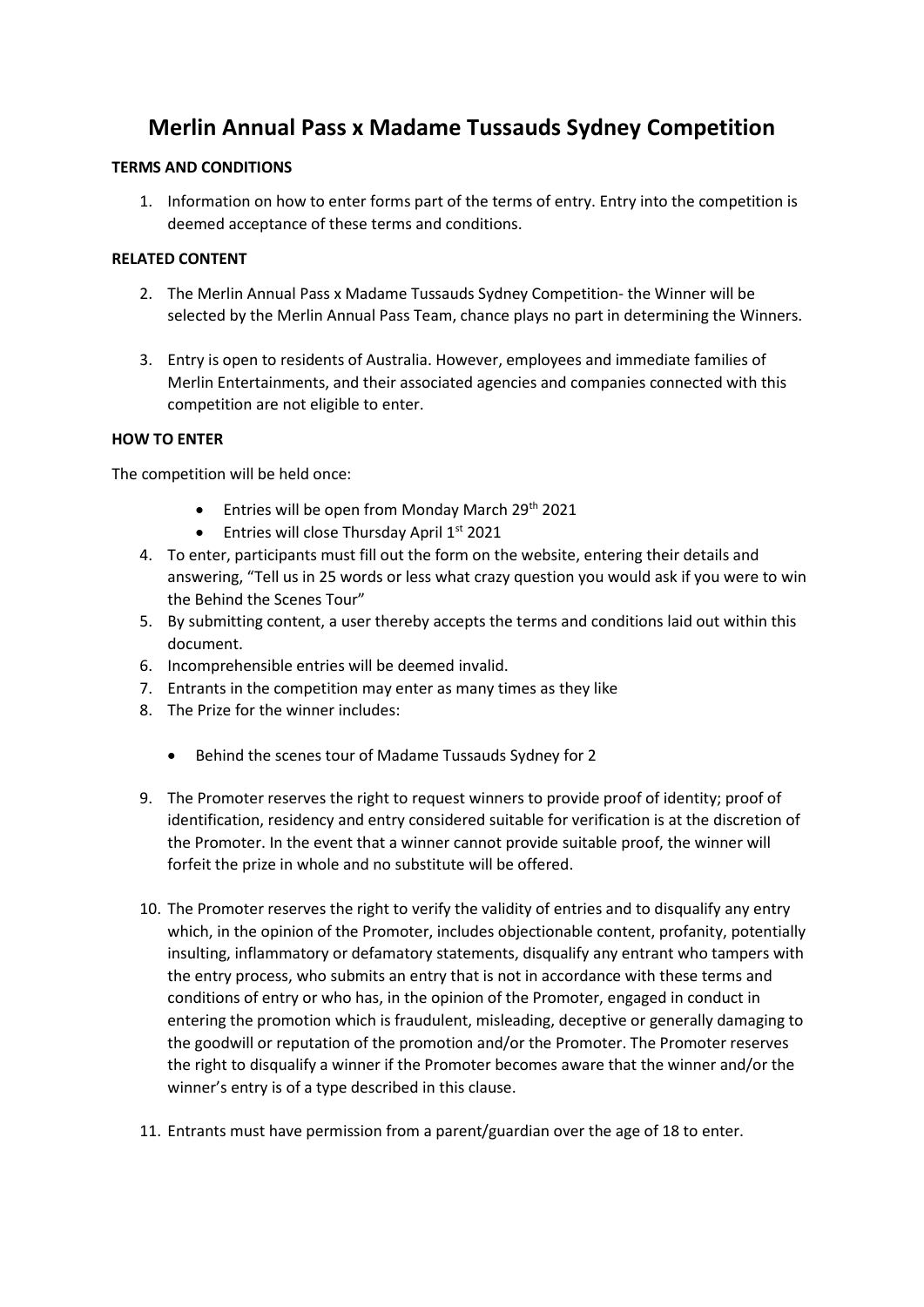- 12. The Promoter accepts no responsibility for any late, lost or misdirected entries including delays in the posting of responses due to technical disruptions, network congestion or for any other reason.
- 13. The cost of entering the competition will be dependent on the entrant's individual Internet Service Provider.

## **THE PRIZE**

- 14. The winner will receive the following:
	- Behind the scenes tour of Madame Tussauds Sydney for 2
- 15. Prize consists only of the elements detailed above; all additional expenses including travel to and from Madame Tussauds Sydney are the sole responsibility of the winner.
- 16. In the event that for any reason whatsoever a winner does not take an element of the prize at the time stipulated by the Promoter then that element of the prize will be forfeited by the winner and cash will not be awarded in lieu of that element of the prize.
- 17. Each valid entrant will be judged by the Merlin Annual Pass team. The judges will select the winning entry, based on the most creative and/or original, in the context of the competition.
- 18. Should an entrant's contact details change during the promotional period, it is the entrant's responsibility to notify the Promoter. A request to access or modify any information provided in an entry should be directed to Promoter.
- 19. The promoter's decision is final and the promoter will not enter into correspondence regarding the Competition result or winning entries.
- 20. It is a condition of accepting the prize that the winner must comply with all the conditions of use of the prize and the prize supplier's requirements.
- 21. In the case of the intervention of any outside act, agent or event which prevents or significantly hinders the Promoter's ability to proceed with the competition on the dates and in the manner described in these terms and conditions, including but not limited to vandalism, power failures, tempests, natural disasters, acts of God, civil unrest, strike, war, act of terrorism, the Promoter may in its absolute discretion cancel the competition and recommence it from the start on the same conditions, subject to any directions given under State Regulation.
- 22. The Promoter shall not be liable for any loss or damage whatsoever which is suffered (including but not limited to indirect or consequential loss) or for any personal injury suffered or sustained in connection with any prize/s except for any liability which cannot be excluded by law. The Promoter is not responsible for any incorrect or inaccurate information, either caused by the phone user or for any of the equipment or programming associated with or utilised in this competition, or for any technical error, or any combination thereof that may occur in the course of the administration of this competition including any omission, interruption, deletion, defect, delay in operation or transmission, communications